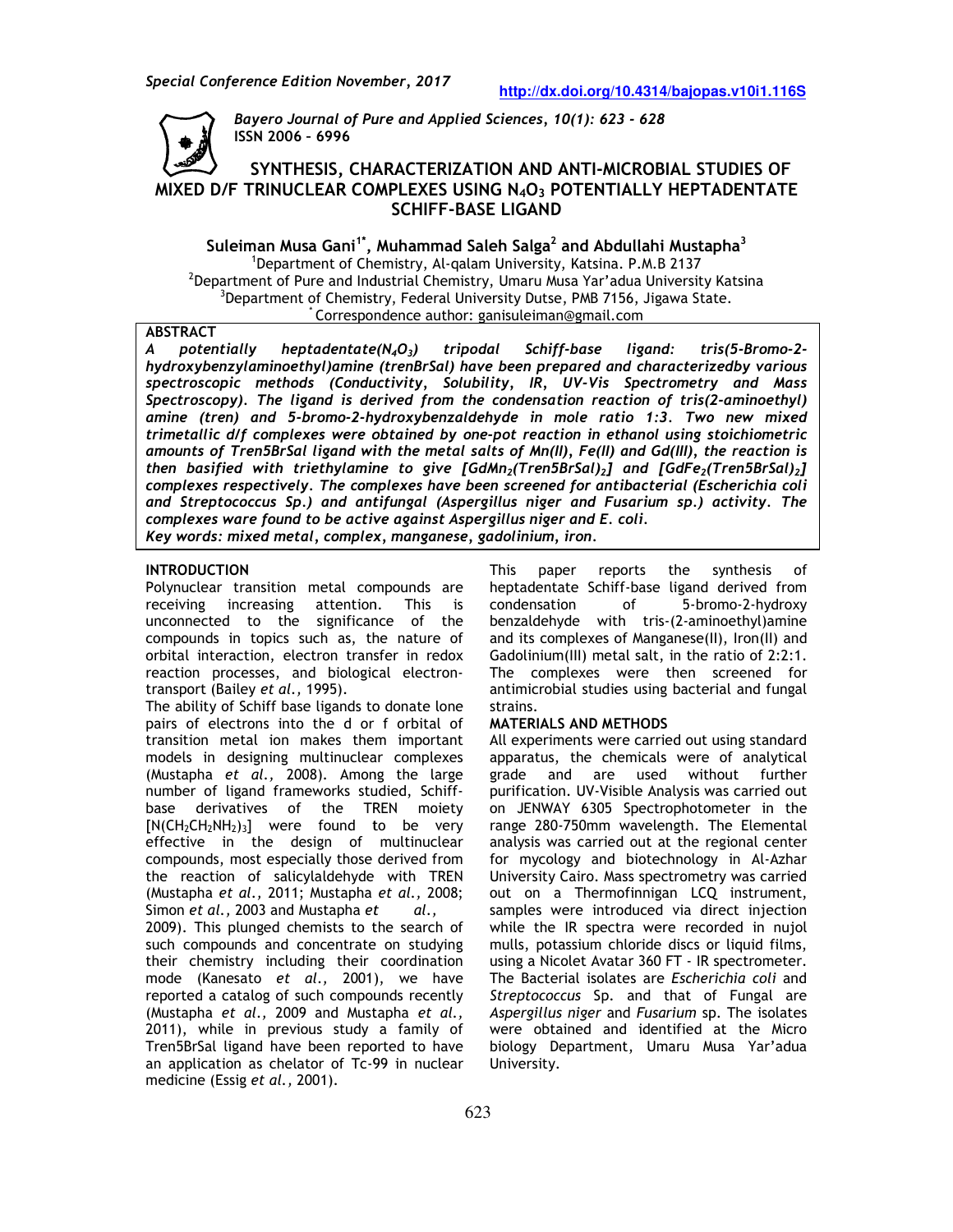### **Preparation of Tren5BrSal (C27H27O3N4Br3)**

The compound was prepared as reported by Kanesato *et al.,* (2000) with some little modification. Tris(2-aminoethyl)amine (1.46g, 10mmol) was added to a solution of 5 bromosalicylaldehyde (6.03g, 30mmol) in 100ml ethanol. The resulting solution was refluxed for 40mins. A yellow powdered solid was precipitated upon cooling for 24h. The product was filtered off, washed with ethanol and air dried. The yellow powdered solid was recrystallized by dissolving in ethanol/chloroform in the ratio 7:3 and dried on water bath. Yield 77.7% (Mustapha *et al.,*  2008; Kanesato *et al.,* 2000; Kanesato *et al.,*  2001 and Richarson *et al.,* 1968), m/z; 691 Elemental analysis for  $[C_{27}H_{27}O_3N_4Br_3]$  : % Calculated C: 46.65; H: 3.91; N: 8.09, found C: 46.84; H: 3.97; N: 6.98

### **Synthesis of {[Fe(Tren5BrSal)]2Gd}**

Tren5BrSal (1.0g, 1.4mmol) was dissolved in ethanol (50ml) followed by addition of FeCl<sub>3</sub>.6H<sub>2</sub>O  $(0.389g, 1.4mmol)$  in ethanol (10ml). The mixture was stirred after which few drops of triethylamine was added.  $Gd(NO<sub>3</sub>)<sub>3</sub>$ .6H<sub>2</sub>O (0.323g, 0.7mmol) in ethanol (10ml) was also added. The solution was stirred at  $40^{\circ}$ C for 1hour. The resulting solution was allowed to cool overnight. A dark brown powder was filtered off, washed with ethanol and allowed to air-dry (Kahn *et al.,* 1999). Yield 62% (Mustapha *et al.,* 2011; Mustapha *et al.,*  2008; Simon *et al.,* 2003; Mustapha *et al.,* 2009 and Kahn *et al.,* 1999), m/z; 1641 Elemental analysis for {[Fe (Tren5BrSal)]<sub>2</sub>Gd}: % Calculated C: 39.23; H: 2.93; N: 6.78, found C: 39.30; H: 2.94; N: 6.86

#### **Synthesis of{[Mn(Tren5BrSal)]2Gd}**

Tren5BrSal (1.0g, 1.4mmol) was dissolved in ethanol (50ml) followed by addition of  $MnCl<sub>2</sub>.4H<sub>2</sub>O$  (0.285g, 1.4mmol) in ethanol (10ml). The mixture was stirred after which few drops of triethylamine was added.  $Gd(NO<sub>3</sub>)<sub>3</sub>$ .6H<sub>2</sub>O (0.323g, 0.7mmol) in ethanol (10ml) was also added. The solution was refluxed at 40°C for 1hour. The resulting solution was allowed to cool over night. A greenish-yellow powder was filtered off, washed with ethanol and allowed to air-dry. Yield 48.6% (Mustapha *et al.,* 2011; Mustapha *et al.,* 2008; Simon *et al.,* 2003; Mustapha *et al.,*  2009 and Kahn *et al.,* 1999), m/z; 1651 Elemental analysis for  $[Mn<sub>2</sub>(Tren5BrSal)<sub>2</sub>Gd]$ : % Calculated C: 39.27; H: 2.93; N: 6.79, found C: 39.53; H: 2.91; N: 6.88

#### **RESULTS AND DISCUSSION**

The  ${[Fe(Tren5BrSal)}_2Gd}$  was obtained as dark brown solid while {[Mn(Tren5BrSal)]<sub>2</sub>Gd}was found to be of greenish-yellow color. The complexes showed certain level of stability with respect to heat as their decomposition temperatures are above 200°C. The low values of molar conductivity indicated the absence of electrolytes in the complexes as contained in the literature (Cezar and Angela, 2000). In addition, the compounds' solubility in various organic solvents indicated that the compounds are insoluble in distilled water and soluble in most organic solvents which indicates the covalent nature of the compounds as represented in table 1.

| Table 1: Physico-chemical Properties of the compounds |  |
|-------------------------------------------------------|--|
|                                                       |  |

| <b>PROPERTY</b>        | $(C_{27}H_{27}O_3N_4Br_3){F}$ Fe(Tren5BrSal)] <sub>2</sub> Gd} |            | {[Mn(Tren5BrSal)] <sub>2</sub> Gd} |
|------------------------|----------------------------------------------------------------|------------|------------------------------------|
| Colour                 | Yellow                                                         | Dark brown | Greenish-yellow                    |
| M.P/Dec. Temp. $(^0C)$ | 144.3                                                          | 243.6      | 238.3                              |
| Conductance (S/cm)     |                                                                | 0.223      | 0.095                              |
| Expected<br>m/z        | 695                                                            | 1715       | 1714                               |
| (Found)                | (691)                                                          | (1641)     | (1651)                             |
| $(cm-1)$<br>$U(O-H)$   | 340                                                            | $- - -$    |                                    |
| $U(C=N)$ $(cm-1)$      | 1632                                                           | 1592       | 1591                               |
| Ether                  | Insoluble                                                      | Insoluble  | Insoluble                          |
| Nitrobenzene           | Soluble                                                        | Soluble    | Soluble                            |
| Chloroform             | Soluble                                                        | Soluble    | Soluble                            |
| n-hexane               | Soluble                                                        | Soluble    | Soluble                            |
| CCL                    | Soluble                                                        | Soluble    | Soluble                            |
| <b>DMSO</b>            | Soluble                                                        | Soluble    | Soluble                            |
| Acetone                | Soluble                                                        | Soluble    | Soluble                            |
| Dist. Water            | Insoluble                                                      | Insoluble  | Insoluble                          |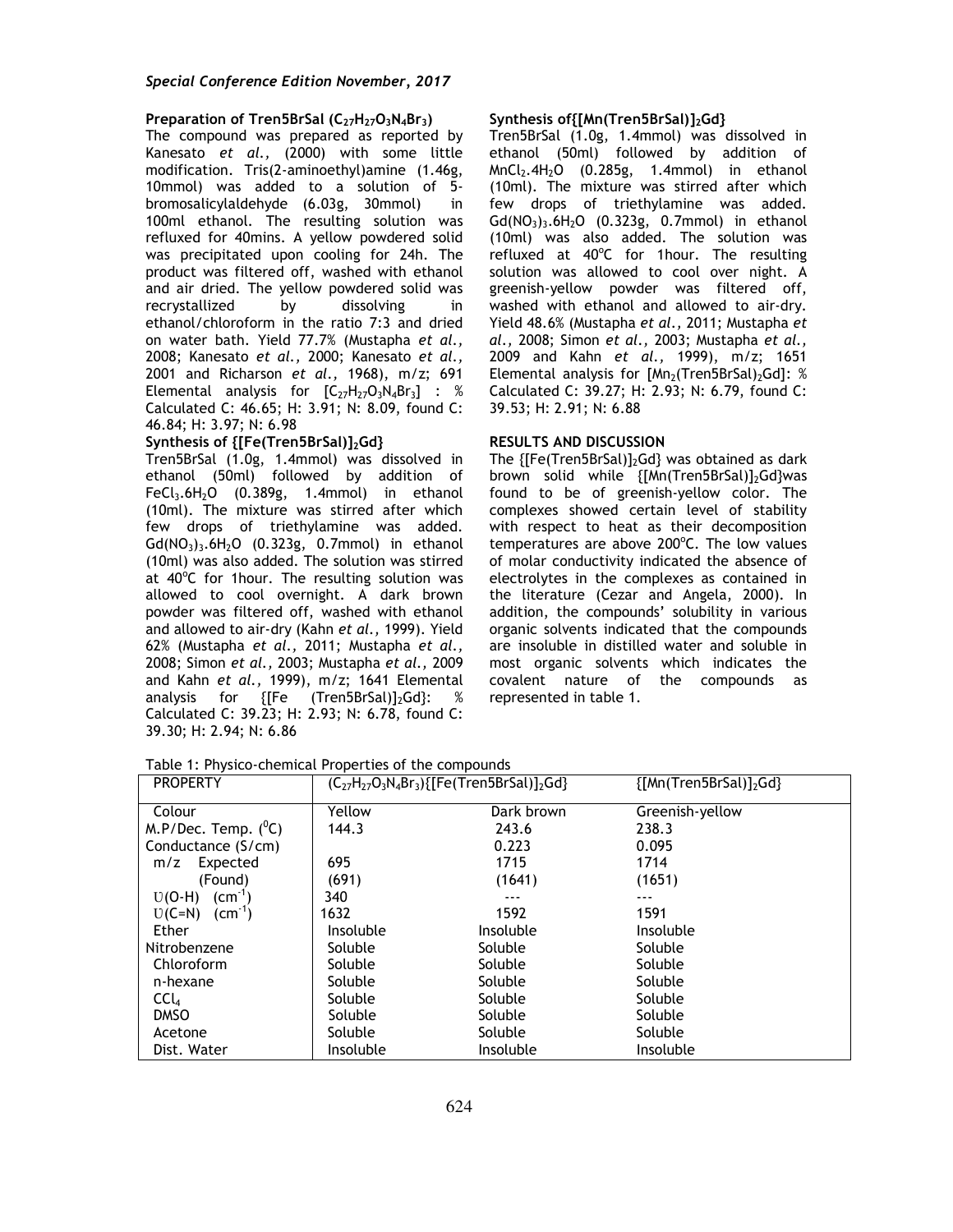## **The Electronic spectra**

The spectrum of the free ligand shows a band at  $\lambda_{\text{max}}$  380nm and 420nm which is attributed to  $(\pi \longrightarrow \pi^*)$  and  $(n \longrightarrow \pi)$ transition. The intense dark brown color of [Fe<sub>2</sub>(Tren5BrSal)<sub>2</sub>Gd]complex, showed a broad band at  $\lambda_{\text{max}}$  530nm and another band with low intensity at  $\lambda_{\text{max}}$  460nm which are attributed to charge transfer and electronic transition that took place as a result of complexation respectively. The greenish-yellow  $[Mn_2(Tren5BrSal)_2Gd]$  complex showed a strong absorption band at 640nm and another band at 390nm which are also attributed to charge transfer and electronic transition respectively.



Fig 1: UV-Visible Spectrum for ligand and the mixed trimetallic complexes

#### **Infrared Spectral studies**

The spectrum of the ligand exhibits broad band at  $3400 \text{ cm}^{-1}$  which was assigned to (OH) stretching vibration while the band that appear in the range  $(3063-3034)$  cm<sup>-1</sup> in the spectra is attributed to the C-H aromatic stretching vibration [Kanesato *et al.,* 2001]. The vibration bands for C=N stretching appears in the range (1632-1591)  $cm^{-1}$  and C=C aromatic

was observed at  $1464 \text{cm}^{-1}$  and  $1463 \text{cm}^{-1}$ . The observed value for (C=N) stretching shifted slightly to lower frequency 1591, and 1592  $cm^{-1}$ for  $[Mn_2(TrenSal)_2Gd]$  and  $[Fe_2(TrenSal)_2Gd]$ complexes respectively, due to coordination with metal. The disappearance of band for (OH) vibration in the spectra of the complexes indicates the coordination of phenolic oxygen with metal ions (Mustapha *et al.,* 2008).



#### **Scheme 1: Preparation of the mixed metal complexes (M= Fe or Mn)**

The mass spectra and elemental analysis recorded for the complexes confirm the formation of the structure depicted above. The two metal ions are sitting in the core center of the ligand which are coordinated *via* three azomethine nitrogen atoms and three phenolic oxygen atoms revealing an octahedral arrangement, while the two monometallic complexes having one residual charge, each complex is coordinated to a third Lanthanum metal through three phenolic oxygen from each monometallic complex, making the coordinating environment octahedral through the six bridging oxygen. With this arrangement,

the complex is neutral as it does not carry any charge. This type of arrangement is previously reported by Simon *et al.,* 2003, where a mixed trimetallic Ni/Ln assume the depicted structure above as it is characterized using x-ray crystallography analysis.

### **Antimicrobial Studies**

Antibacterial activity of the ligands and metal complexes were carried out using the disc diffusion method (Bauer et al., 1966). The trensal ligand and the two complexes were individually tested against two bacterial species, namely *Escherichia coli* and *Streptococcus* Sp. The isolates were obtained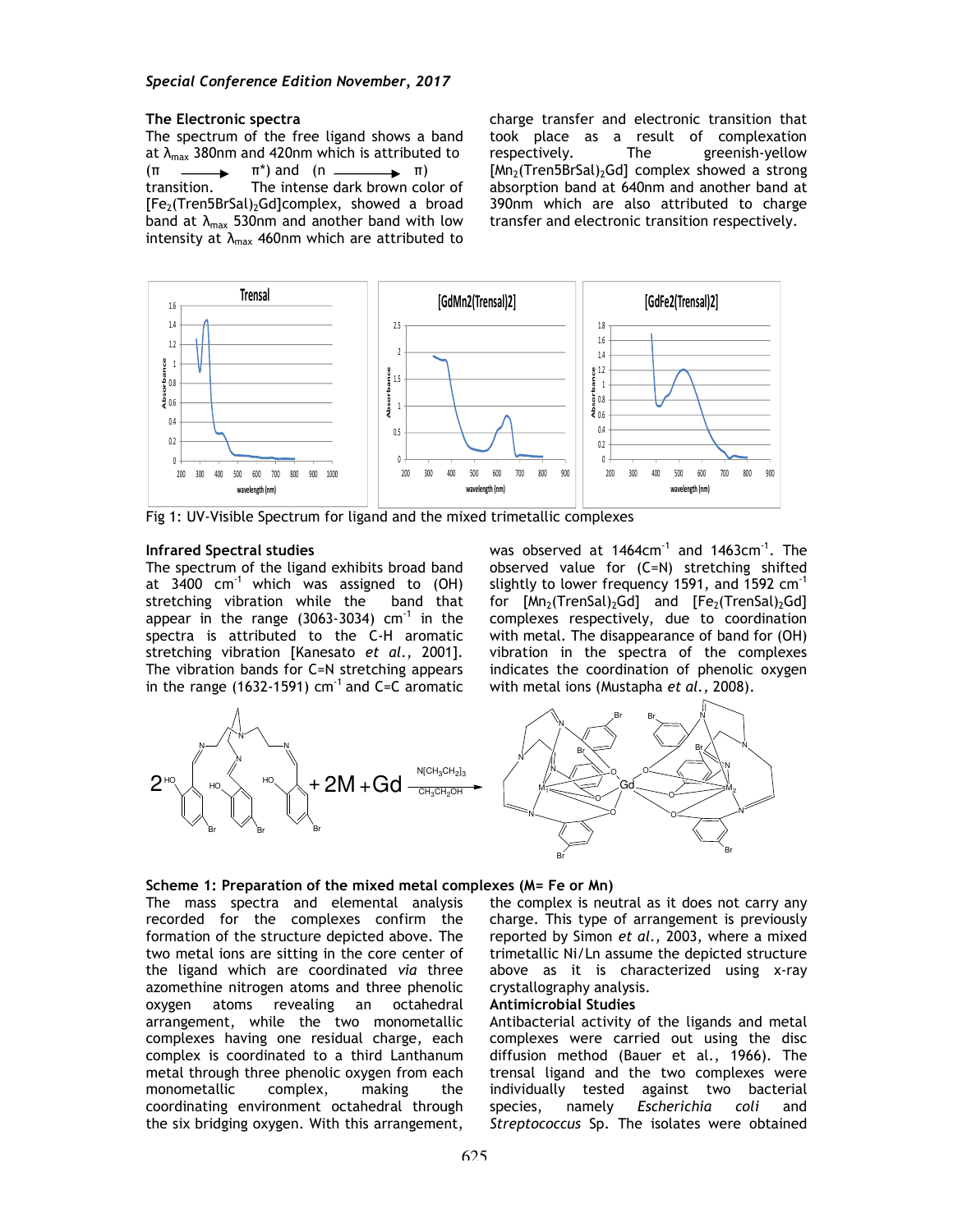### *Special Conference Edition November, 2017*

and identified at the Microbiology Department, Umaru Musa 'Yaradua University. The Bacteria culture was maintained on Nutrient agar at 37°C. The Nutrient agar was inoculated with a broth culture of the respective bacterial strains and poured over previously washed and sterilized 90 mm Petri dishes. The  $[Mn_2(TrenSal)_2Gd]$  and  $[Fe<sub>2</sub>(TrenSal)<sub>2</sub>Gd] complexes, and the Trensal$ were dissolved in *DMSO* to a final concentration of 10mg/cm. The concentrations were varied to 10mg/cm using serial dilution method in order Table 2: The antibacterial Analysis

to measure the activity in different concentrations. A sterile Whatman filter paper (6 mm) discs were separately impregnated with each sample to be tested at 10<sup>1</sup>, 10<sup>2</sup> and 10<sup>3</sup> mg/cm $^3$  and placed on the inoculated agar. The plates were incubated at 37°C for 24 hrs and the zones of inhibition were measured at the end of the incubation period as shown in Tables 2 and 3.

| <b>ANALYSIS IN DIFFERENT</b> |                 |                            | <b>COMPOUNDS</b> |                                                   |   |
|------------------------------|-----------------|----------------------------|------------------|---------------------------------------------------|---|
| <b>CONCENTRATIONS</b>        |                 | $(C_{27}H_{27}O_3N_4Br_3)$ |                  | ${[Fe(Tren5BrSal)]_2Gd}$ ${[Mn(Tren5BrSal)]_2Gd}$ |   |
|                              | $\tilde{c}$     | E. coli                    |                  | 16                                                |   |
| ದ                            |                 | Strept. sp.                |                  |                                                   |   |
|                              |                 | E. coli                    |                  | 10                                                |   |
|                              | $\overline{Q}$  | Strept. sp.                |                  | 14                                                |   |
|                              |                 | E. coli                    |                  | 6                                                 | h |
|                              | 10 <sup>2</sup> | Strept. sp.                |                  | 10                                                |   |

The Antifungal activity of the ligand and metal complexes was also carried out using the pour plate technique. The complexes and the ligand were tested against two fungal species, namely *Aspergillus niger* and *Fusarium* sp. The organisms were obtained at the Microbiology Department, Umaru Musa 'Yaradua University. A potato dextrose agar was prepared and mixed thoroughly with various concentrations of the ligand and complexes. The mixture is poured into previously washed and sterilized minibottles and allowed to cool at slated position. Each mixture is inoculated with a broth culture of the respective fungal strain and allowed to stand for 2-3 days and the fungal was observed and recorded as shown in Table 3.

Table 3: The antifungal Analysis

| ntifungal<br>Analysis | 0                        | Fusarium sp.      |  |  |
|-----------------------|--------------------------|-------------------|--|--|
|                       | $\overline{\phantom{0}}$ | Aspergillus niger |  |  |
|                       |                          | Fusarium sp.      |  |  |
|                       | $\tilde{c}$              | Aspergillus niger |  |  |
|                       | 10 <sup>2</sup>          | Fusarium sp.      |  |  |
|                       |                          | Aspergillus niger |  |  |

The antimicrobial study indicates that the  $[Mn_2(Trensal)_2Gd]$  complex have high antibacterial activities. It was also revealed that all the complexes have no antifungal effect against all the tested.

## **CONCLUSION**

We have successfully synthesized mixed trimetallic complexes using potentially  $(N_4O_3)$ heptadentate ligand. However, magnetic measurement was not conducted on the complexes, as such the measurement could unfold the potentiality of these complexes in the area of single molecule magnet (SMM). The  $[Mn<sub>2</sub>(Tren5BrSal)<sub>2</sub>Gd]$  complex also show a

## **REFERENCES:**

Agwara M.O., Ndifon, P.T., Ndosiri, N.B., Paboudam, A.G., Yufanyi, D.M. and Mohamadou, A. (2010): Synthesis Characterization and Antimicrobial Activities of Co(II), Cu(II) and Zn(II) Mixed-Ligand Complexes Containing

significant antibacterial activity with *Escherichia coli* and *Streptococcus* Sp. It is also observed that the synthesized compounds have no antifungal activity against the tested organisms and could be enhanced through either attaching a functional group on the ligand or changing the coordinating site on the ligand, such as employing soft ligand like sulphur.

> 1,10-Phenanthroline and 2,2'- Bipyridine. *Chemical Society of Ethiopia.*24(3): 383-389.

Alyea, E.C., Liu, S., Li, B., Xu, Z. and You, X. (1989): Structure of a Potentially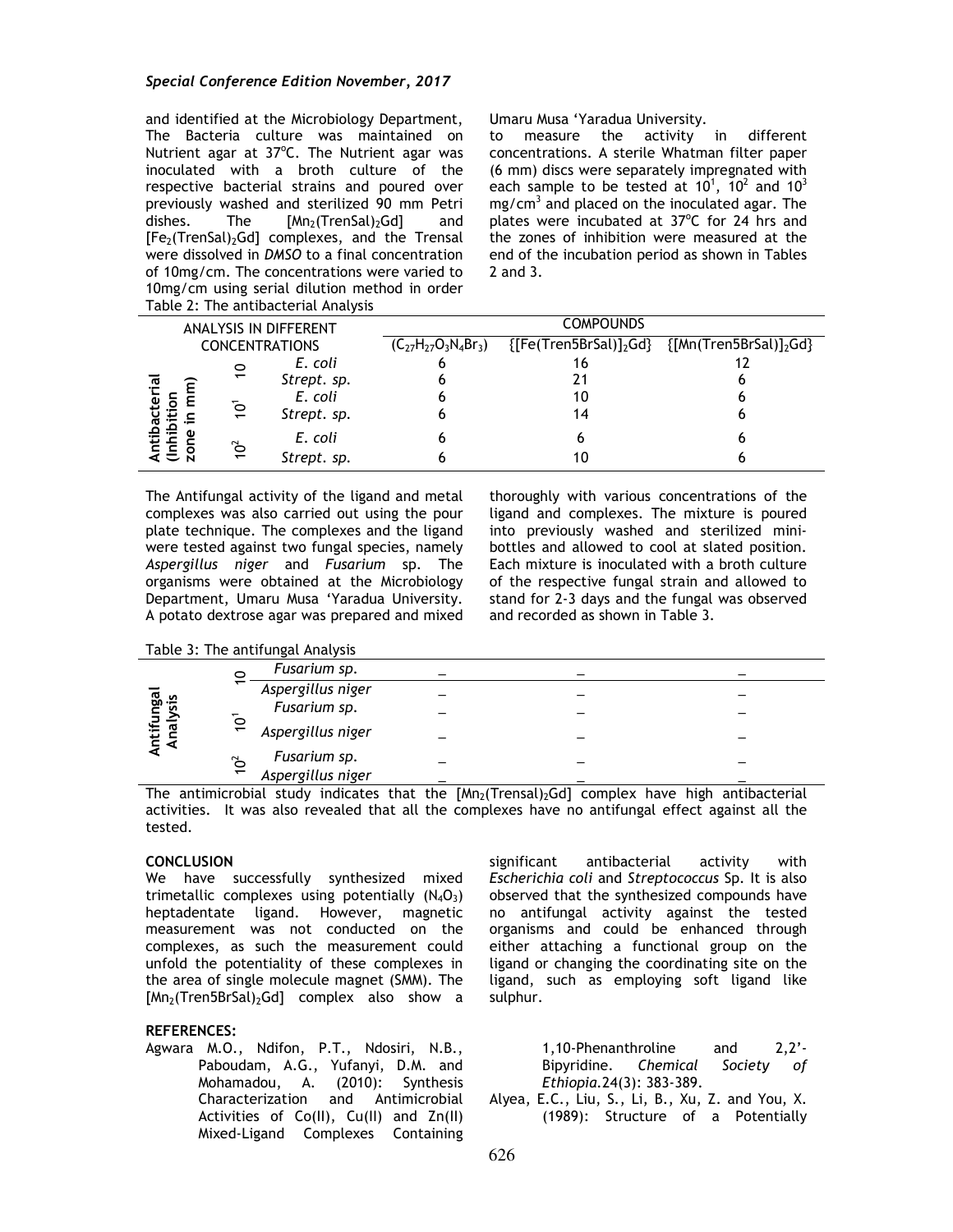HeptadentateTripodal Ligand. *Acta Crystallography.* 1566-1568

- Ashraf, M.A., Mahmood, K., and Wajid A. (2011): Synthesis, Characterization and Biological Activity of Schiff Bases. *International Conference on Chemistry and Chemical Process.* 10: 1-7.
- Bailey, N.A., Fenton, D.E., He, Q., Terry, N., Haase, W. and Werner R. (1995): Linear Trinuclear Copper (II) Complexes derived from Acyclic Hexadentate Schiff Base Ligangs. *Inorganic ChemicaActa.*273-279.
- Bhattacharyya, P., Parr, J., Ross, A.T. and Slawin, A.M.Z. (1998): First Synthesis of a Unique Dilead Schiff Base Complex. *Journal of Chemical Society.*Dalton Communication. 3149-3150.
- Dudek, G. O. and Dudek, E. P. (1965): Chemistry of Schiff Bases. *Chemistry. Commun*ication. 464.
- Elmali, A. Kabak, M. and Elerman, Y. (2000): Schiff Base compounds and Their Biological Application. *Journal of MolecularStructure.*151: 447.
- Essig, M.W., Keogh D.W., Scott B.L., and Watkin J.G. (2001): Synthesis and structural characterization of the lanthanide Schiff-base complexes. *Polyhedron 20*: 373–377
- Gulcan, M., Sonmez, M. and Berber, I. (2012): Synthesis, Characterization, and Antimicrobial Activity of a New Pyrimidine Schiff Base and its Cu(II),<br>Ni(II), Co(II), Pt(II), and Pd(II)  $Ni(II)$ ,  $Co(II)$ ,  $Pt(II)$ , Complexes. *Turkish Journal of Chemistry.*36: 189-200.
- Gunduz, N., Gunduz, T., Hursthouse, M.B., Parkes, H.G., Shaw, L.S., Shaw, R.A. and Tuzun, M. (1985): Crystal Structure of Tris[2-(salicylideneamino)ethyl]amine (*Journal of the Chemical Society*-Perkin Transactions 2: 899.
- Hegazy, W.H. and Gaafar, A.E.D.M. (2012): Characterization and Antibacterial Activities of New Pd(II) and Pt(IV) Complexes of Some Unsymmetrical TetradentateSchiff Bases. *ACS J.l*2(3): 86-87.
- Hernandes, M.M., Mckee, M.L., Keizer, T.S., Yeaswood, B.C. and Atwood, D.A. (2002): *Journal of Chemical Society*. Dalton Trans. 410.
- Jungreis, E. and Thabet, S. S. (1969): Analytical Applications of Schiff bases. *Marcell Dekker*. New York.
- Kahn, M. L., Mathonie`re, C. and Kahn, O. (1999): Lanthanoide Compounds and

their Magnetic Interaction. *journal of Inorganic Chemistry.38*: 3697.

- Kanesato, M. and Yokoyama (1999): Synthesis and Structural Characterization of Ln(III) Complexes of TripodalTris[2- (salicylideneamino)ethyl]amine. *Chemistry Letters.*137-138
- Kanesato, M., Ngassapa, F.N. and Yokoyama, T. (2000): Crystal Structure of Tris(((5- Chlorosalicylidene)amino)ethyl)amine. *Analytical Sciences*.16: 781.
- Kanesato, M., Ngassapa, F.N. and Yokoyama, T. (2001): Crystal Structure of Tris(((5 bromosalicylidene)amino)ethyl)amine. *Analytical Sciences*. 17: 471-472
- Kanesato, M., Ngassapa, F.N. and Yokoyama, T. (2001): Crystal Structure of a Gadolinium (III) Complex of tripodalTris(((5- Chlorosalicylidene)amino)ethyl)amine. *Analytical Sciences*. 17: 1359-1360.
- Keypour, H., Salehzadeh, s. and Parish, R.V. (2002): Synthesis of Two Potentially Heptadentate  $(N_4O_3)$  Schiff-base Ligands Derived from Condensation of *Tris*(3-aminopropyl)-amine and Salicylaldehyde. *Molecules.* 7:140-144.
- Metzler, C. M., Cahill, A. and Metzler D. E. (1980): *Journal of American Chemical Society*. 102: 6075.
- Mochizuki, K., Kesting, F., Weyhermuller, T., Wieghardt, K., Butziaff, C. and Trautwein, A.X. (1994): Synthesis, Molecular and Electronic Structure of Complexes. *Journal of Chemical Society.* Chemistry Comm. 909-910.
- Mustapha, A., Busch, K., Patykiewicz, M., Apedaile, A., Reglinski, J., Kennedy, A.R., and Prior, T.J. (2008): Multidentate ligands for the synthesis of multi-metallic complexes. *Polyhedron* 27: 868–8
- Mustapha, A., Busche, C., Reglinski, J., and Kennedy, A.R. (2011): The Use of Hydrogenated Schiff Base Ligands in the Synthesis of Multi-metallic Compounds II. *Polyhedron.*30: 1530-153.
- Mustapha, A., Reglinski, J., and Kennedy, A.R. (2009): The use of hydrogenated Schiff base ligands in the synthesis of multimetallic compounds. *Inorganica Chimica Acta* 362: 1267–1274
- Mustapha, A., Reglinski, J., Kennedy, A.R., Armstrong, D.R. Sassmannshausen, J., and Murrie, M. (2010): Multidentate Ligands for the Synthesis of Multimetallic Complexes, and Formation of a Planar Cu4OH Motif. *Inorganic Chemistry*. 49: 5350–5352.